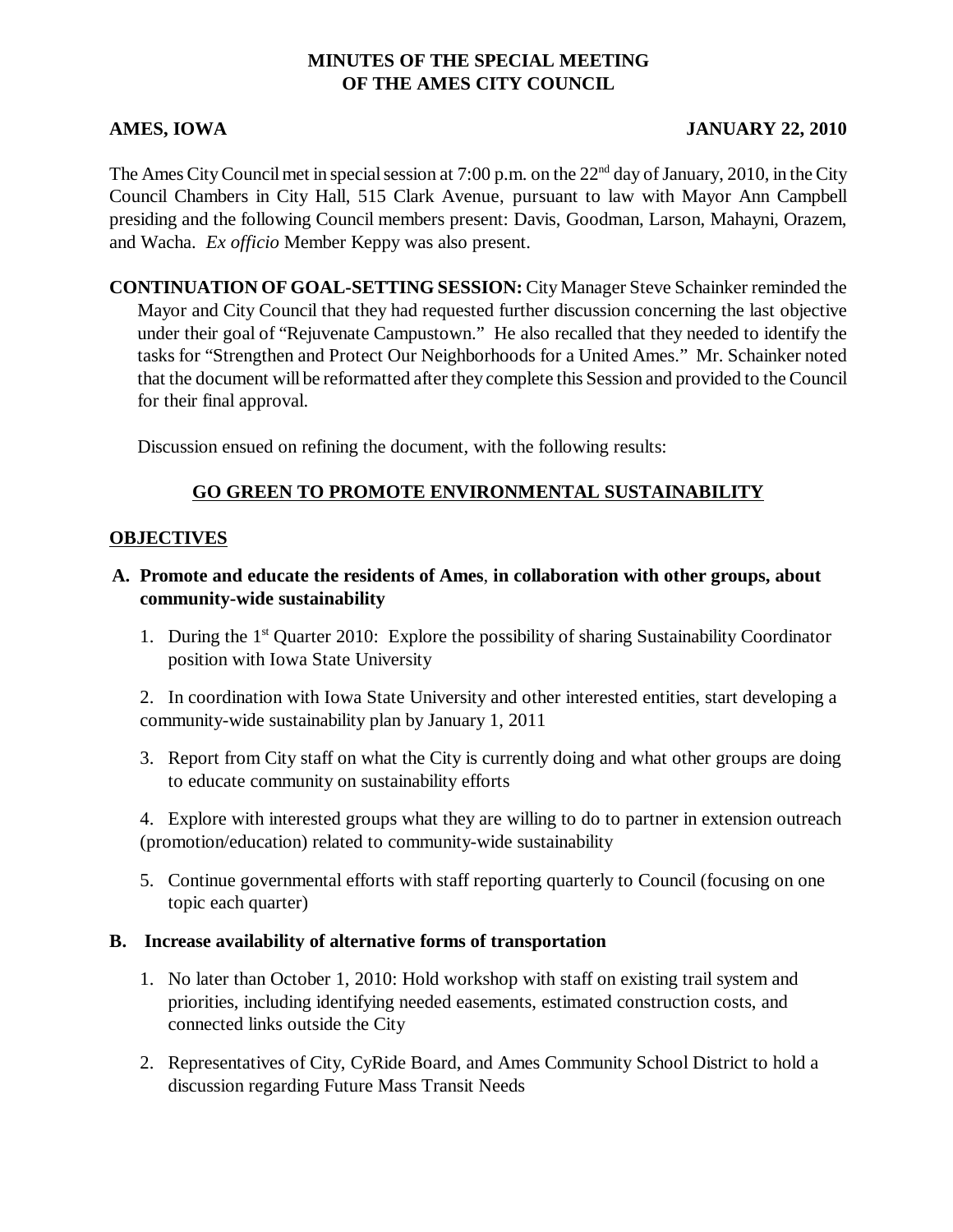# **PROMOTE ECONOMIC DEVELOPMENT**

## **OBJECTIVES**

# **A. Promote Ames as a regional center**

- 1. Steve talk to Mr. Wolford to find out what specific steps will it takes to go forward with this project.
- 2. Convention exhibit flat space presentation on need for it by Convention and Visitors Bureau
- 3. Contact South Ames Business Organization on how collectively we can work together to get investment in that area

# **B. Support private sector growth to improve quality of life, increase number of jobs, and develop a stronger tax base**

- 1. Contact Director at AEDC and encourage them to attend ISU career fairs to promote all Ames community jobs
- 2. In order to accomplish the industrial park, City Council and AEDC will formally approach Story County and make request for federal funding

# **C. Beautify entrances to Ames**

1. Work with ISU, ACVB, Chamber, and IDOT to develop signage plans that can be implemented by early 2011 (entryway and directional)

# **CREATE AND PROMOTE A COMMUNITY VISION**

# **OBJECTIVES**

# **A. Lead major entities in Ames to create a common community vision**

- 1. Invite Dubuque Foundation to give presentation on process without RFP
- 2. Steve presents to Council a possible RFP for visioning/branding

# **B. Once established, promote the community vision**

1. Determine action steps after vision established

# **REJUVENATE CAMPUSTOWN**

# **OBJECTIVES**

# **A. Partner with ISU, GSB, and private sector to redevelop and revitalize Campustown**

- 1. Bring forth a developer and plan for City and ISU contribution
- 2. Mayor, Manager, and GSB designee meet with ISU administration about interest in cooperating about services provided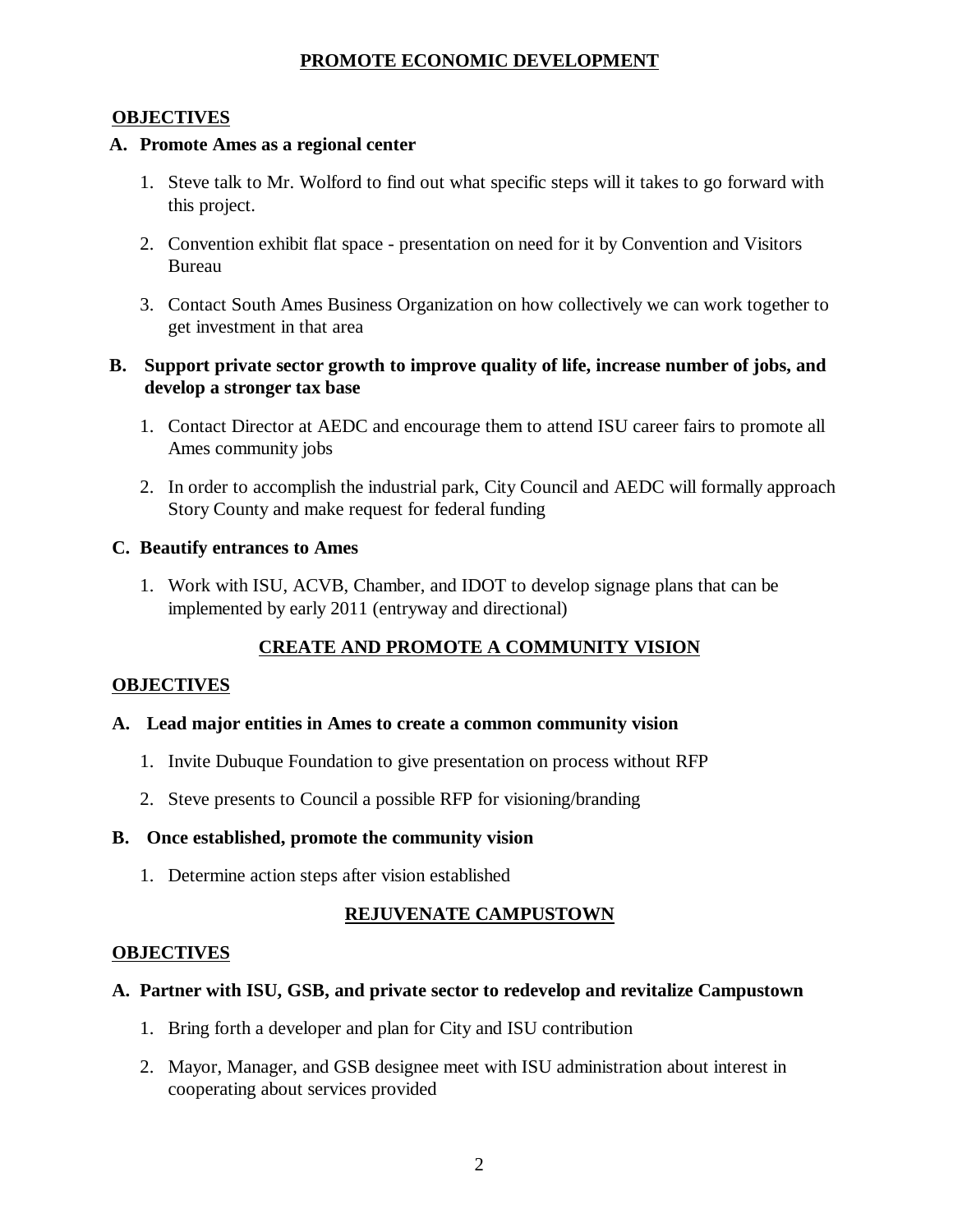3. Serve as an informational resource for ISU and GSB to explore the idea of a community theater

# **B. Increase safety, security, and cleanliness of Campustown**

- 1. Meet with rental property owners to educate and encourage participation in Crime-Free Housing Program
- 2. Designate Student Affairs Commission to work with Campustown Action Association and Campustown Student Association to determine what issues there are with safety, security, and cleanliness

# **C. Work to support an enduring Campustown Action Association**

- 1. Invite Campustown Action Association to educate Council about what its mission is
- 2. Seek commitment from Chamber as to what they would do to support Campustown Action Association

# **STRENGTHEN AND PROTECT OUR NEIGHBORHOODS FOR A UNITED AMES**

# **OBJECTIVES**

# **A. Work with ISU and GSB to enhance interactions between students and other residents.**

- 1. City Council members to receive copy of GSB study on establishing a landlord-tenant service and host round-table discussion with landlords, GSB, and ISU Administration
- 2. Request the Student Affairs Commission to figure out additional resources for students for the City web site (not just what you can't do, but also what you can do), how the City can plug into the orientation sessions, and partnering with ISU to disseminate information via an email list

## **B. Find creative and bold ideas to address crime.**

- 1. Evaluate the implementation of the Police Department's "Safe Neighborhoods Team" concept
- 2. Request report from Chief of Police on Crime-Free Housing Program (is it working?) and recommendation on how to increase participation and improve Program

# **C. Continue working toward a more welcoming community.**

- 1. Instruct staff to come back with ways that the City Council can continue to promote United Ames
- 2. Request staff to develop a strategy to coordinate social services for new families involved in public-assisted housing from get-go that coordinates day-care, schooling, skill development, housing, and other acclimation efforts to Ames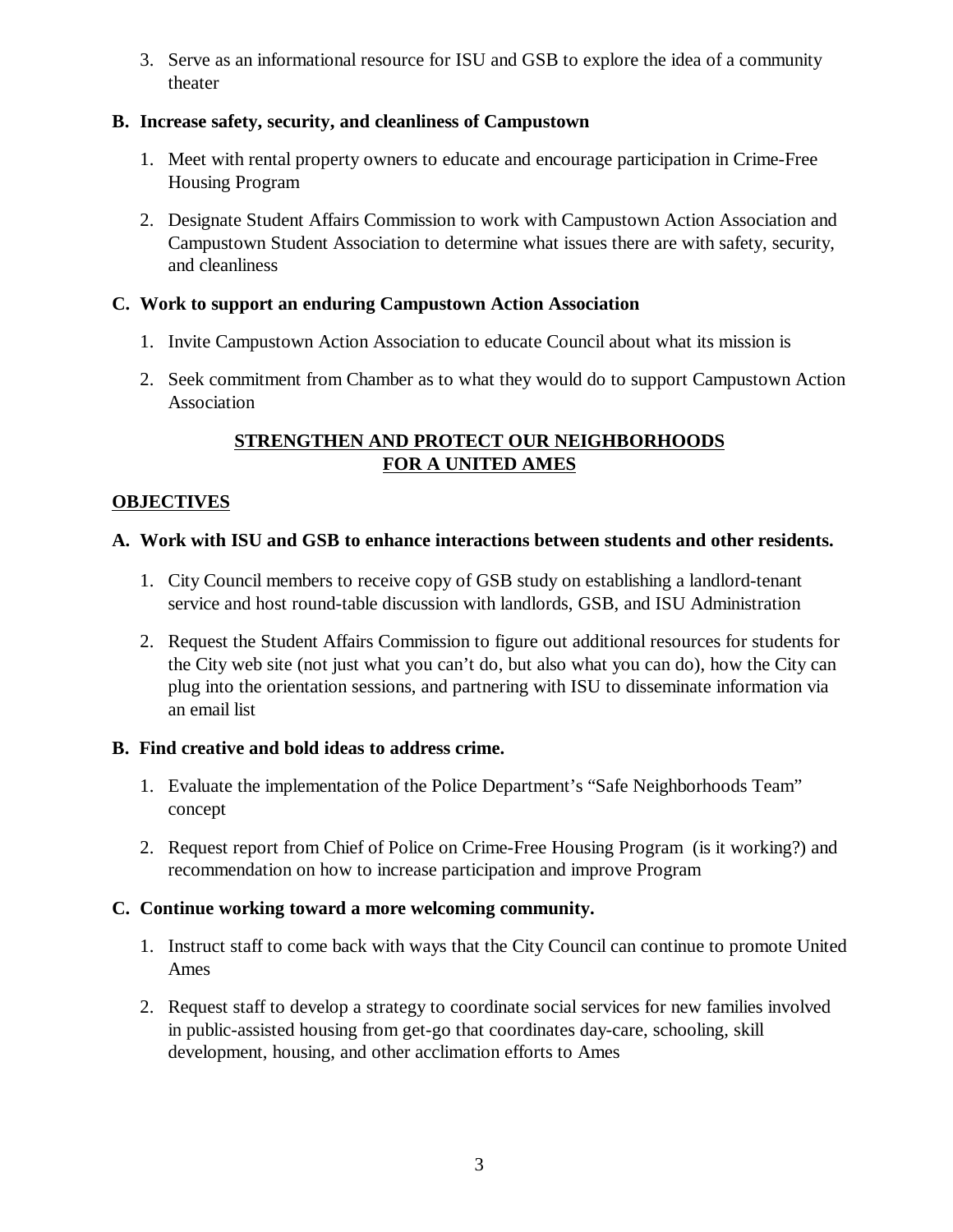- 3. Each City Council member will commit to at least one of the following one time per month:
	- a. Knock on doors for one hour
	- b. Meet with neighborhood associations
	- c. Organize and attend a "coffee"
	- d. Upon request, attend a "Street 'n Greet" event
	- e. Develop the use of technology, e.g., list serves for City Council group

# **FURTHER STREAMLINE AND IMPROVE GOVERNMENT PROCESSES**

#### **OBJECTIVES**

## **A. Work to make City Council meetings and City processes more efficient and effective.**

- 1. Staff to give more succinct presentations where appropriate
- 2. Council agree to use previously submitted reports/limit number of requests for more infor

matio n

- 3. Empower Mayor to move meetings along (citizens and Council)
- 4. Commitment to compromise whenever possible
- 5. Council to clarify position on issue before complete referral is made in some cases
- 6. If Council action is needed get up front info generic discussion on general issue
- 7. Council look closely at what is being referred be discerning in accepting
- 8. Ensue staff doesn't need more clarification
- 9. Ask staff questions ahead of time rather than doing publicly at Council meetings

#### **B. Revisit City Code, policies, and procedures to streamline processes**

- 1. Staff to give overview on current Land Use Policy Plan to understand what's in it and then establish a time table for regular review  $-1<sup>st</sup>$  quarter
- 2.  $1<sup>st</sup>$  quarter 2010: Hold a fact-finding workshop inviting members of the business community - companies that left Ames, companies that entered Ames, business groups, architects, landlords, citizens - that identifies points of friction with the City

## **C. Promoting Ames as a welcoming place to do business by embracing a "can do" attitude**

- 1. Come up with an improved way of getting feedback on City processes
- 2. Steve to sit down with Dan Culhane and Ron Hallenbeck to develop additional questions for business survey